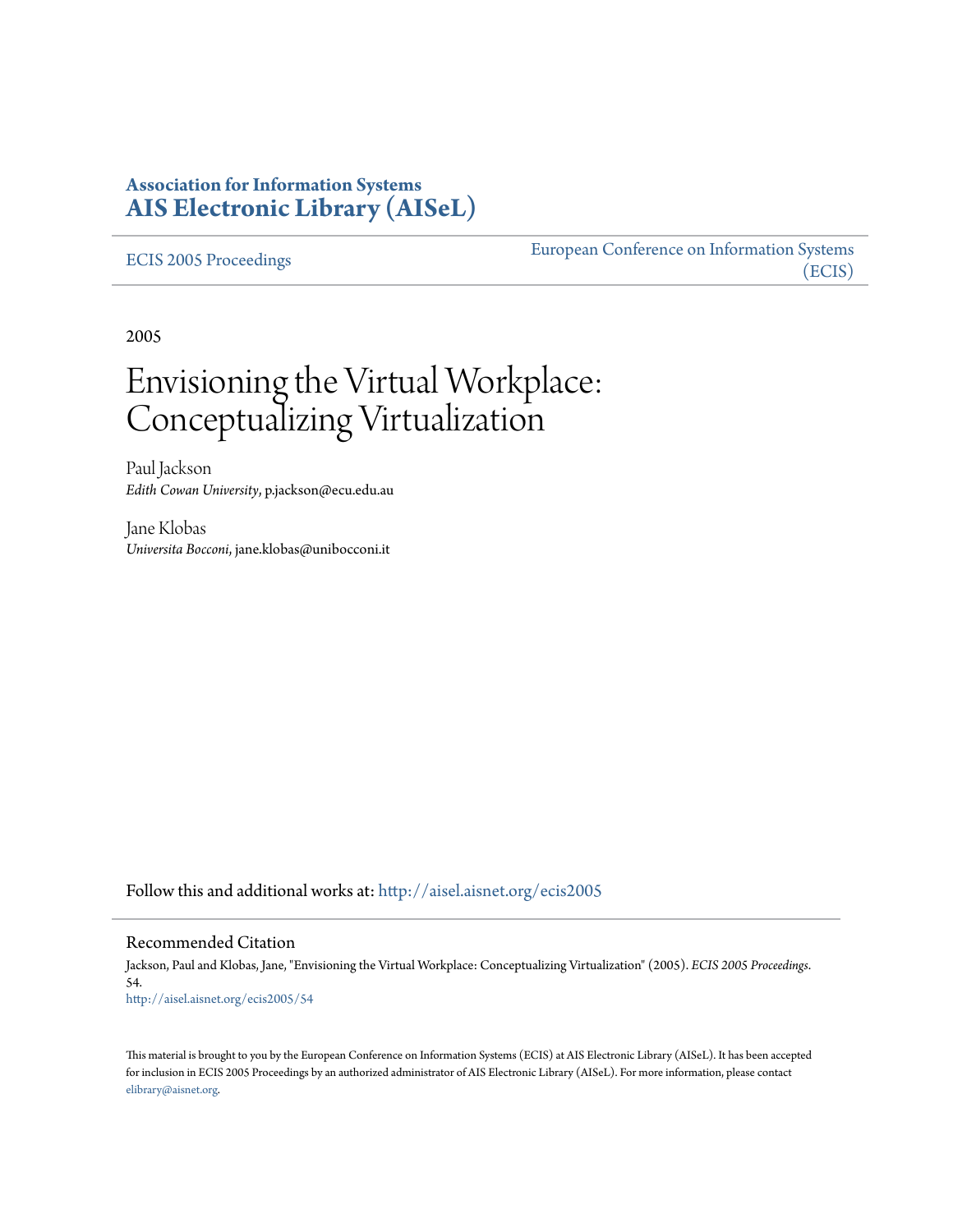# ENVISIONING THE VIRTUAL WORKPLACE: CONCEPTUALISING VIRTUALISATION

- Jackson, Paul, Edith Cowan University, Pearson Rd, Churchlands, 6018 Australia, p.jackson@ecu.edu.au
- Klobas, Jane, Bocconi University, via Sarfatti 25, 20136 Milano, Italy, jane.klobas@unibocconi.it, and University of Western Australia, 35 Stirling Hwy, Nedlands 6009, Australia, jklobas@ecel.uwa.edu.au

### Abstract

*Virtual organising is a term which commonly describes an approach to managing and configuring organisational resources beyond the spatial and legal boundaries of the firm. To better manage the process of virtualisation, three things need to be understood: how virtual the organisation wants to be, how virtual the organisation is, and how capable the organisation currently is of operating virtually. Analysis of an organisation along these three dimensions will identify the appropriateness of the present state of virtualisation and guide planning for bridging any gap between the current and desired states. In this article, we describe how data specific to these dimensions was collected in an organisation that has just initiated a conscious strategy of virtualisation. By analysing remarks made in a workshop and interviews with members of the organisation's management team, we identify a new dimension for understanding virtualisation: the mindset of the people in the organisation, and we extend the set of capabilities for virtualisation described in the literature to: leadership and vision, management capability, employee capability, virtual mindset, technology, and economics. We show how three dimensions can be used to plan to improve the process of virtualisation.* 

*Keywords: Virtual organisation, Strategy, Capability, Measurement.*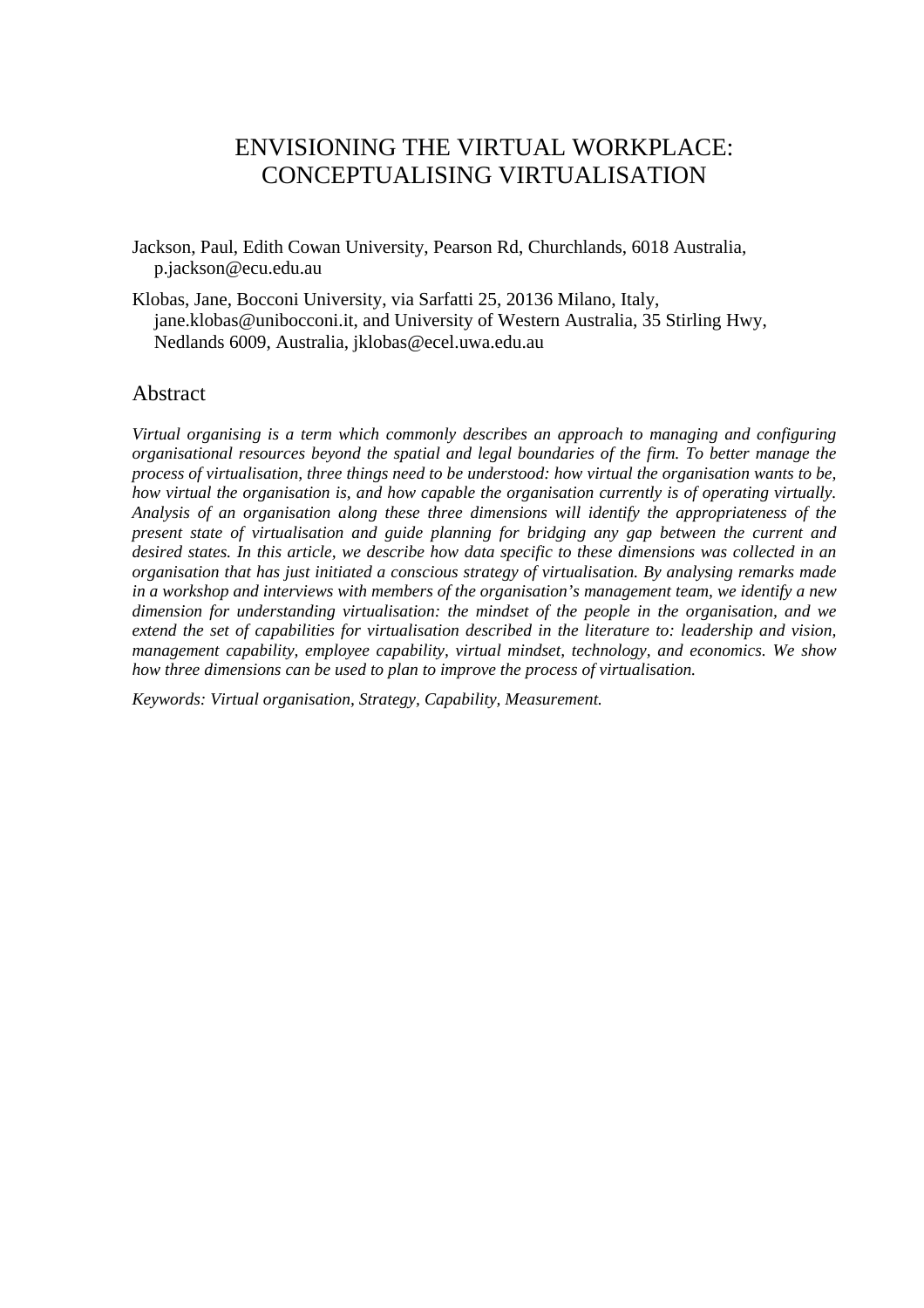# **1 INTRODUCTION**

As capital searches for new markets, greater efficiencies and competitive advantage, time, space and the boundaries of the firm become strategic enablers rather than operational hindrances. Mass customisation, the ability to develop and deliver exactly what a customer needs, requires intimacy with their operations and the active participation of customers and customer communities in the design of solutions. The mobilisation and leveraging of knowledge resources to create ideal solutions requires building teams of experts who are motivated, empowered and connected. These experts can be at home, in other offices, in other companies, in other countries. And the sourcing of assets required to support production and delivery is no longer sacred: complementarity of resources, configured in temporary networks, is sought, even if those resources come from competitors. The solution, the fit for the customer, is the key to success, not the historical reliability of the tried and true business process.

The 'virtualisation' of the firm is a common response to these changes. There are many forms of virtualisation, united by "a strategic approach that is singularly focused on creating, nurturing, and deploying key intellectual and knowledge assets while sourcing tangible, physical assets in a complex network of relationships" (Venkatram and Henderson 1998, p. 1). Castells (2001, p.67) describes the "networked enterprise" as "...the organizational form built around business projects resulting from the cooperation between different components of different forms, networking amongst themselves for the duration of a given business project, and reconfiguring their networks for the implementation of each project…**the network is the enterprise**". He characterizes the networked enterprise as "that specific form of enterprise whose system of means is constituted by the intersection of segments of autonomous systems of goals" (p. 171). It "makes material the culture of the informational / global economy: it transforms signals into commodities by processing knowledge" (p. 172). The key to such organizations is their responsiveness, flexibility, ability to configure knowledge and capital assets based upon emergent market needs, and their transience.

Elements of virtuality have existed long prior to the coining of the term. Outsourcing of the supply chain, sharing of work amongst distributed participants, forming consortiums, working from home: irrespective of the form, there have been instantiations of the virtual organisation or networked enterprise for many years, in some cases, centuries. What is perhaps different today is the widespread conscious characterisation of virtual organising as a firm strategy, where in order to enhance productivity and profitability, the boundaries of the office building, the working day, the company and the nation state have become porous. Further, the information technologies that enable this transformation allow a hitherto unimagined displacement of time and space.

Is it necessary to understand the process of virtual organising in order to gain benefits from it? Can it not simply be allowed to evolve? There has certainly been an emergent aspect to the virtual organisation, where the exigencies of particular tasks and circumstances dictate a distribution of resources. But if a virtual environment poses greater challenges to effective work than non-virtual, then it requires special management attention. In this article, we concern ourselves with those forms of virtual organisation that involve remote work within the broadly defined boundaries of a single firm (as distinct from a virtual firm consisting of multiple individual firms). We present a framework for envisioning the form that a particular virtual organisation may take, and for mapping progress toward the envisioned form and capabilities to virtualise. We show how this framework was used with senior management of an international engineering company to conceptualise the process of virtualisation at the company.

# **2 CAPABILITIES FOR THE VIRTUAL WORKPLACE**

An analysis of the literature identifies several common enabling capabilities for successful implementation of the virtual workplace. We can group these into five dimensions as shown in table 1.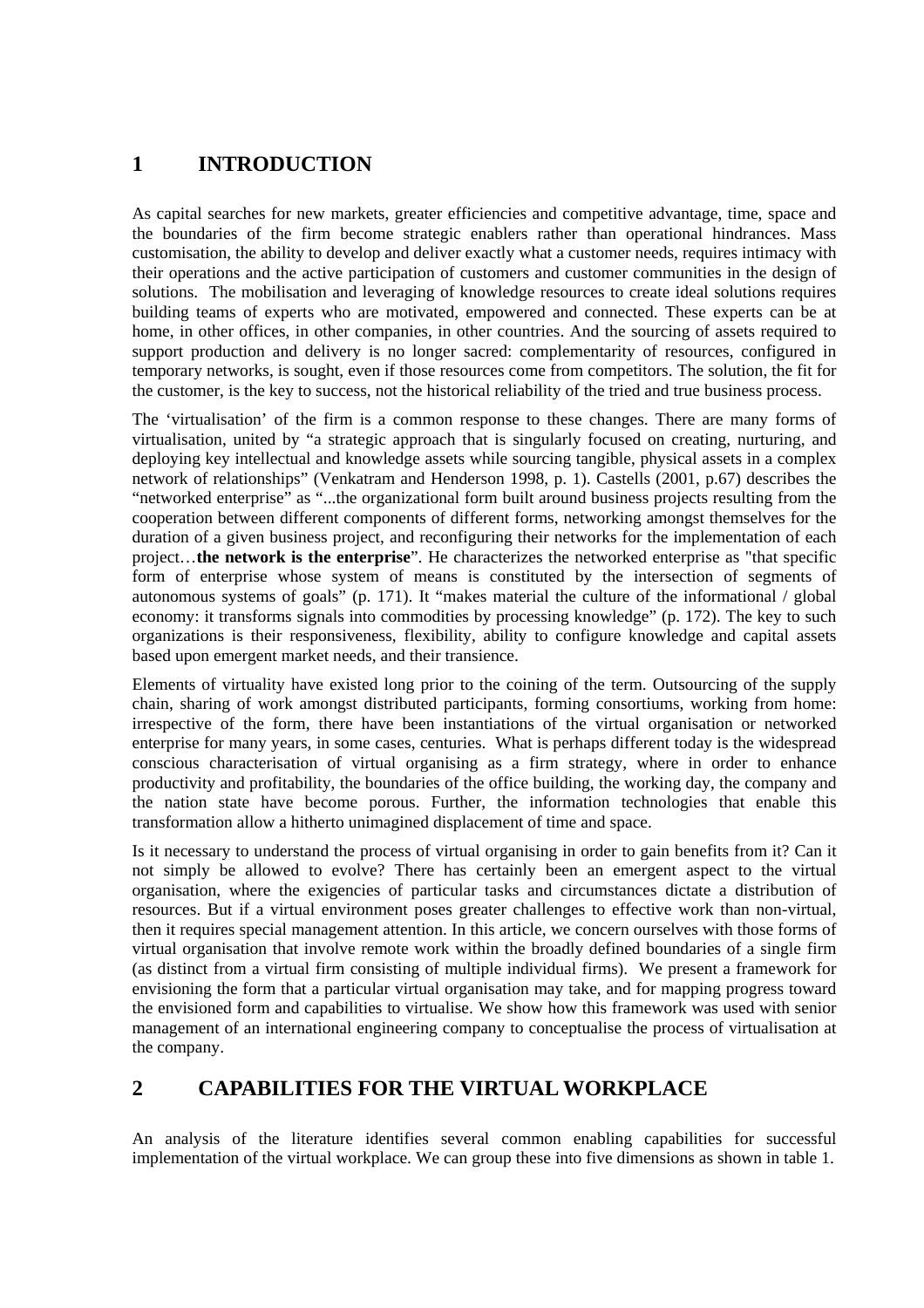| Dimension             | Attributes                                  | Authors                           |
|-----------------------|---------------------------------------------|-----------------------------------|
| Leadership and vision | Clear vision and purpose of the leader      | (Pan and Scarbrough 1999)         |
|                       | Leader has attributes which motivate        | (Drucker 1999)                    |
|                       | knowledge workers                           | (Pfeffer 1990)                    |
|                       | Continuously communicates and reinforces    | (Senge 1990)                      |
|                       | a consistent message                        | (Bal and Teo 2000)                |
|                       | Implements effective change management      |                                   |
|                       | Builds an environment of high trust         |                                   |
|                       | Empowerment of staff, limit command and     |                                   |
|                       | control                                     |                                   |
| Virtual work design   | Well designed and logical                   | (Fritz, Narasimhan and Rhee 1998) |
|                       | Well documented and available               | (Malhotra et al. 2001)            |
|                       | Roles and responsibilities are defined and  | (Nemiro 2000)                     |
|                       | clear                                       |                                   |
|                       |                                             | (Crandall and Wallace 1998)       |
|                       | Role orientation not job description        |                                   |
|                       | Decision criteria are clear                 |                                   |
|                       | Interdependencies are defined and clear     |                                   |
|                       | Timelines and milestones are clear          |                                   |
|                       | Process rather than functional orientation  |                                   |
|                       | Self-managing teams                         |                                   |
| Employee skills and   | Required skills and competencies are        | (Nemiro 2000)                     |
| characteristics       | present                                     | (Venkatraman and Henderson        |
|                       | Training and advice are available when      | 1998)                             |
|                       | required to bridge the gap                  | (Brown and Duguid 2000)           |
|                       | Measurement of employee performance is      | (Crandall and Wallace 1998)       |
|                       | transparent and clear                       |                                   |
|                       | Incentives and rewards are present for good |                                   |
|                       | performance                                 |                                   |
|                       | Collaboration is fostered through           |                                   |
|                       | communities and 'mentors'                   |                                   |
|                       |                                             |                                   |
|                       | Induction explicitly planned for virtual    |                                   |
|                       | team members.                               |                                   |
|                       | Flexible, self-motivated, team player       |                                   |
| Technology            | Infrastructure is present                   | (Alavi and Tiwana 2002)           |
|                       | Tools are available for collaboration       | (Fritz, Narasimhan and Rhee 1998) |
|                       | Tools are available for supporting work     | (Yap and Bjørn-Andersen 2002)     |
|                       | processes                                   | (Steel 2002)                      |
|                       | Knowledge-based systems are available       | (Malhotra et al. 2001)            |
|                       | The workplace is reflected in cyberspace    |                                   |
|                       | Real time information is available          |                                   |
| Economics             | Well thought through and understood         | (Crandall and Wallace 1998)       |
|                       | Clear link between economic requirements,   | (Warner and Witzel 2004)          |
|                       | drivers and capabilities                    |                                   |
|                       | Cost / benefit is understood                |                                   |
|                       | Commitment to high performance rather       |                                   |
|                       | than cost cutting                           |                                   |
|                       |                                             |                                   |

#### *Table 1. Enabling dimensions and capabilities*

These capabilities underlie the analytical model described in this paper. However, just as strategies for virtual organising vary with the organisation and its environment, the capabilities required to execute those strategies vary. It is important to identify those capabilities that are relevant to the anticipated form of virtual workplace. An analytical approach to this is described in the following section. Its use in an organisational context is then described and evaluated.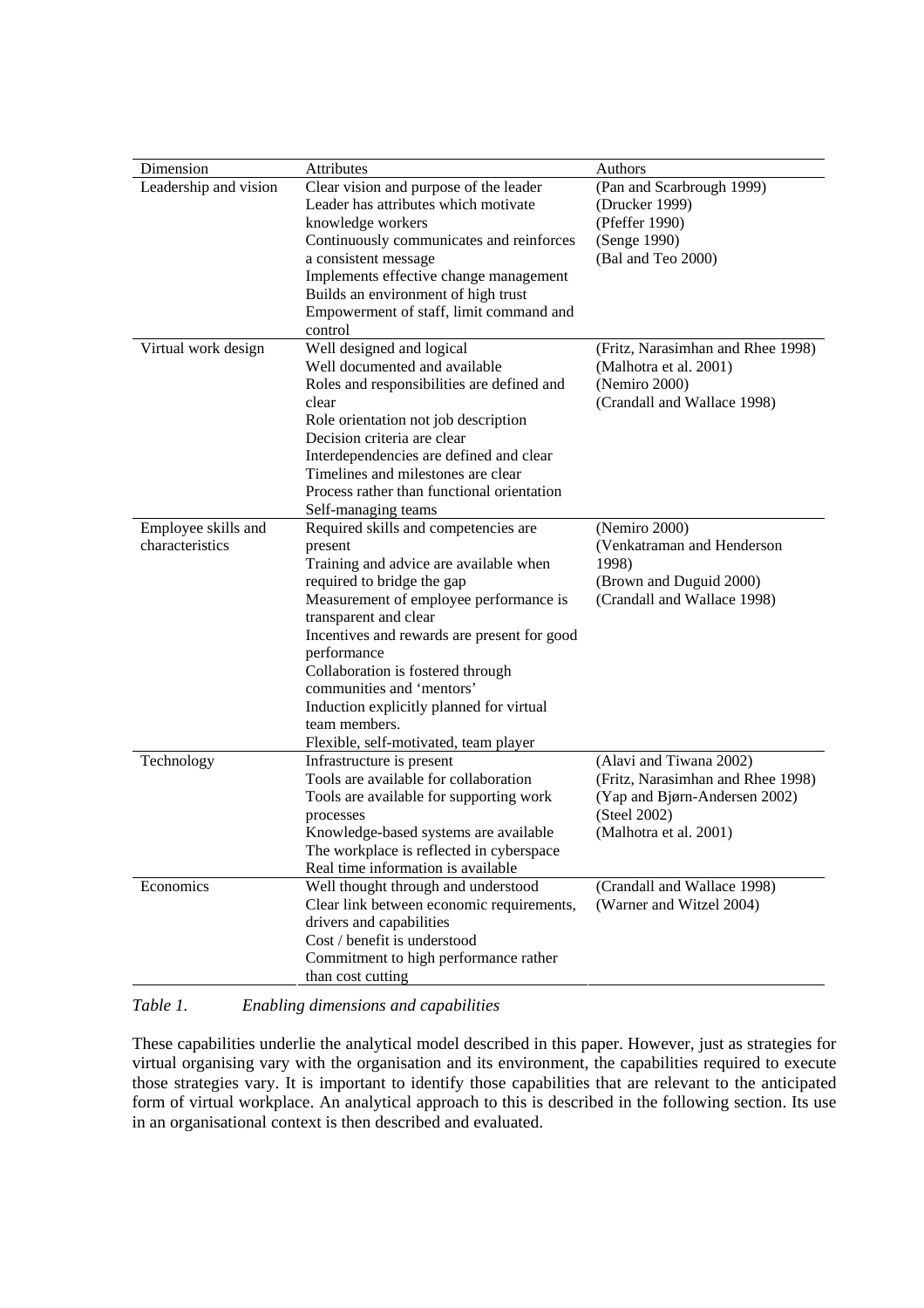# **3 ATTRIBUTES OF A MODEL FOR ENVISIONING VIRTUALISATION**

Managers are required to confront, assess, decide and implement appropriate methods of virtual organising. Sometimes these processes are strategic, sometimes they are emergent. In either case, information and models are required to assist either in explicit decision making or the monitoring and evaluation of emergence. In analysing the information required for effective virtual organising, there appear to be three classes of information required: information relating to the strategic need of the organisation to virtualise in some way, information relating to the current state of virtualisation in the organisation, and information about the organisational capability for virtual organising. Each of these is discussed below, followed by a model that permits evaluation of the alignment of the organisation's goals, state and capabilities for virtualisation.

### **3.1 Information relating to the strategic need of the organisation to virtualise**

The derivation of an appropriate strategic response to environmental or operational factors couched in terms of virtualisation will depend on the ability of management to understand the potential and relevance of virtuality to solve problems of customer service, competitiveness, efficiency, and employee satisfaction. It would be unusual if a strategic response consisted solely of actions characterised as virtualisation. When strategic responses have been articulated and collated, and the consequences have been teased out, then indicators of the nature and extent of envisioned virtualisation can be identified. For example, is virtualisation in the organisation defined in physical, temporal or structural terms, such as percentage of time spent outside the office or the percentage of tenders that involve non-permanent staff, or is it defined in psychological terms such as shared commitment to a set of common values regardless of the location at which staff members work, or is virtualisation a combination of both? Indicators – which may themselves change over time as the form of virtualisation itself changes – can be used to describe the envisioned state.

#### **3.2 Information relating to current state of virtualisation in the organisation**

Depending upon the type of virtualisation envisaged, management can ascertain the current level of virtualisation using the indicators developed to describe the envisioned state of virtuality. Figure 1 presents a sample scale for the general virtual rubric of telecommuting. The diamond marks the envisaged state of virtuality, while the dot marks the actual state.



*Figure 1. Sample scale for telecommuting* 

#### **3.3 Information about the organisational capability for virtual organising**

Having defined the nature of the desired virtual organisation and how to measure how close the organisation is to it, we require a way of measuring capability to bridge the gap. To be effective, virtual organising requires capabilities beyond those of the non-virtual organisation. Most obviously, technology becomes a critical enabler. But the other factors described in section 2 are also critical: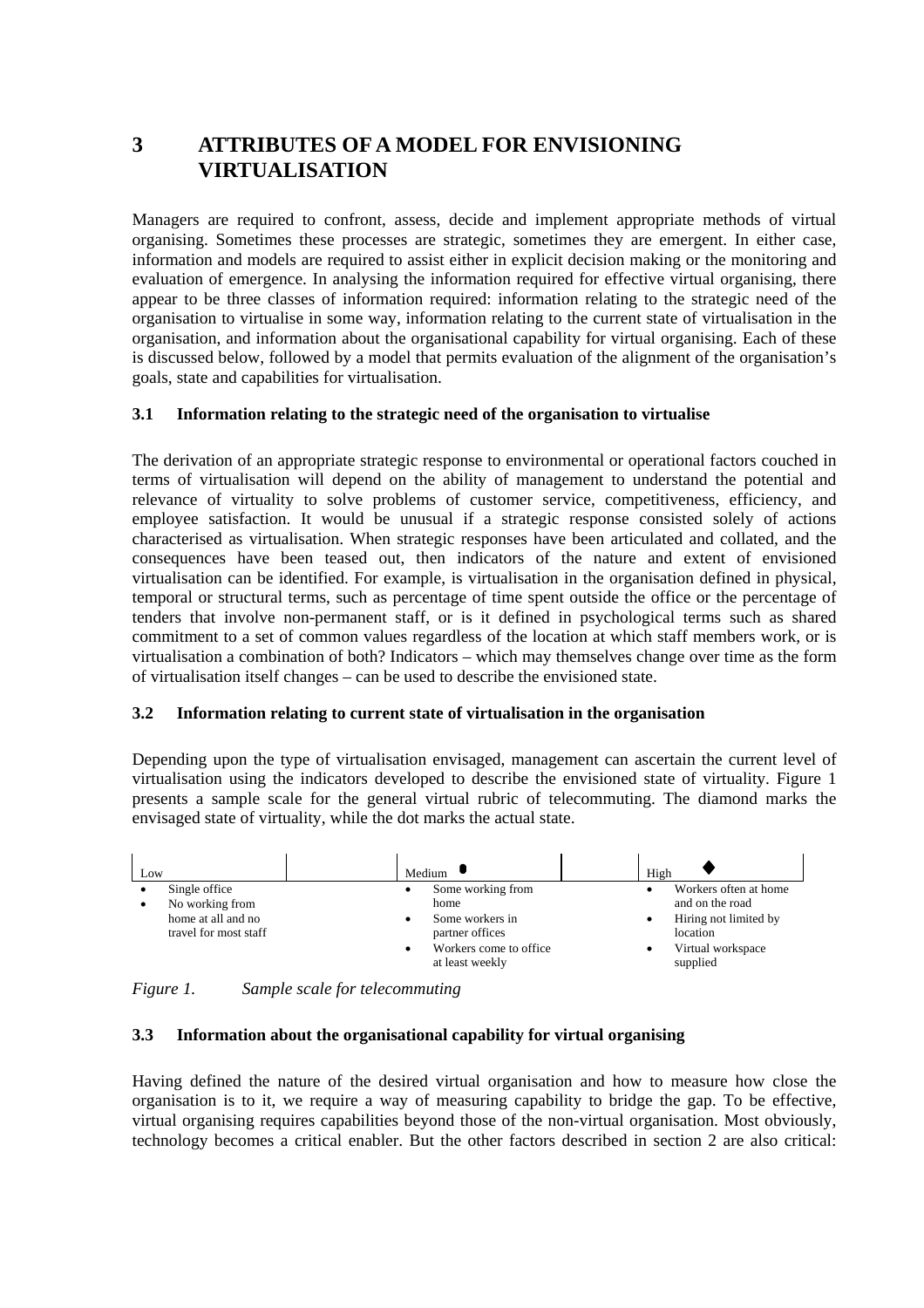leadership, business processes, employee skills, and economics. An analysis of the capability of an organisation to virtualise would ask questions such as:

- Do we have the technology to be able to communicate with distributed staff? Do staff have the skills to use it?
- Are our business processes clear enough and modular enough to allow work distribution?
- Do staff have a mindset which accepts low face-to-face communication?

#### **3.4 A virtualisation alignment model**

Information about the envisioned form of virtualisation, the current state, and capabilities for operating virtually, taken together, can be used to evaluate the organisation's progression towards the desired levels of virtual work. Table 2 demonstrates how this might be done.

| Strategic need | Current level of | Capability to     | Assessment                                                                                                                                                                                                  |
|----------------|------------------|-------------------|-------------------------------------------------------------------------------------------------------------------------------------------------------------------------------------------------------------|
| for virtuality | virtuality       | operate virtually |                                                                                                                                                                                                             |
| High           | High             | High              | An ideal state of alignment, where the resources for                                                                                                                                                        |
|                |                  |                   | operating virtually are at the service of a virtualised<br>workforce                                                                                                                                        |
| Low            | High             | High              | There is possibly over-expenditure and resource<br>committed to maintaining an unnecessary preparedness<br>for virtual operations. Further, there is possible<br>strategic exposure from being too virtual. |
| Low            | Low              | High              | There is possibly over-expenditure and resource<br>committed to maintaining an unnecessary preparedness<br>for virtual operations.                                                                          |
| High           | Low              | High              | The strategic need for virtualisation is not being met<br>and the infrastructure is not being sufficiently utilised.<br>There is a job of work to do to implement virtualisation                            |
| Low            | Low              | Low               | An ideal state of alignment, where there is low resource<br>commitment and no superfluous virtualisation<br>occurring.                                                                                      |
| High           | Low              | Low               | Major effort is required to provide the necessaries for<br>virtualisation and then transform the business to the<br>level strategically required.                                                           |
| Low            | High             | Low               | Low preparedness and low requirement, and exposure<br>from overreach.                                                                                                                                       |
| High           | High             | Low               | Exposure through an ill-prepared and inefficient<br>context for virtualisation                                                                                                                              |

*Table 2. Alignment of goals, current level and capability to virtualise* 

Taken by itself, each of the pieces of information is of little value. An intended destination is useful, but only if one knows one's current location. And knowing where one is is of little use when one doesn't know where one needs to be. And both are interesting, but of limited worth without a map of how to get from one to the other. Thus, knowing that goals, state and capability are aligned, suggests that no specific action needs to be taken, but knowing that goals and state are high, but capability is low suggests that the organisation is exposed and needs to take action to improve capability if the organisation is to be able to continue to operate effectively with its current level of virtuality.

# **4 METHODOLOGY**

This article describes the first step in a longitudinal research project. The project came into being when the management of the international division of a Scandinavian engineering firm realised that as the global and distributed characteristics of its operations became more pronounced, a change in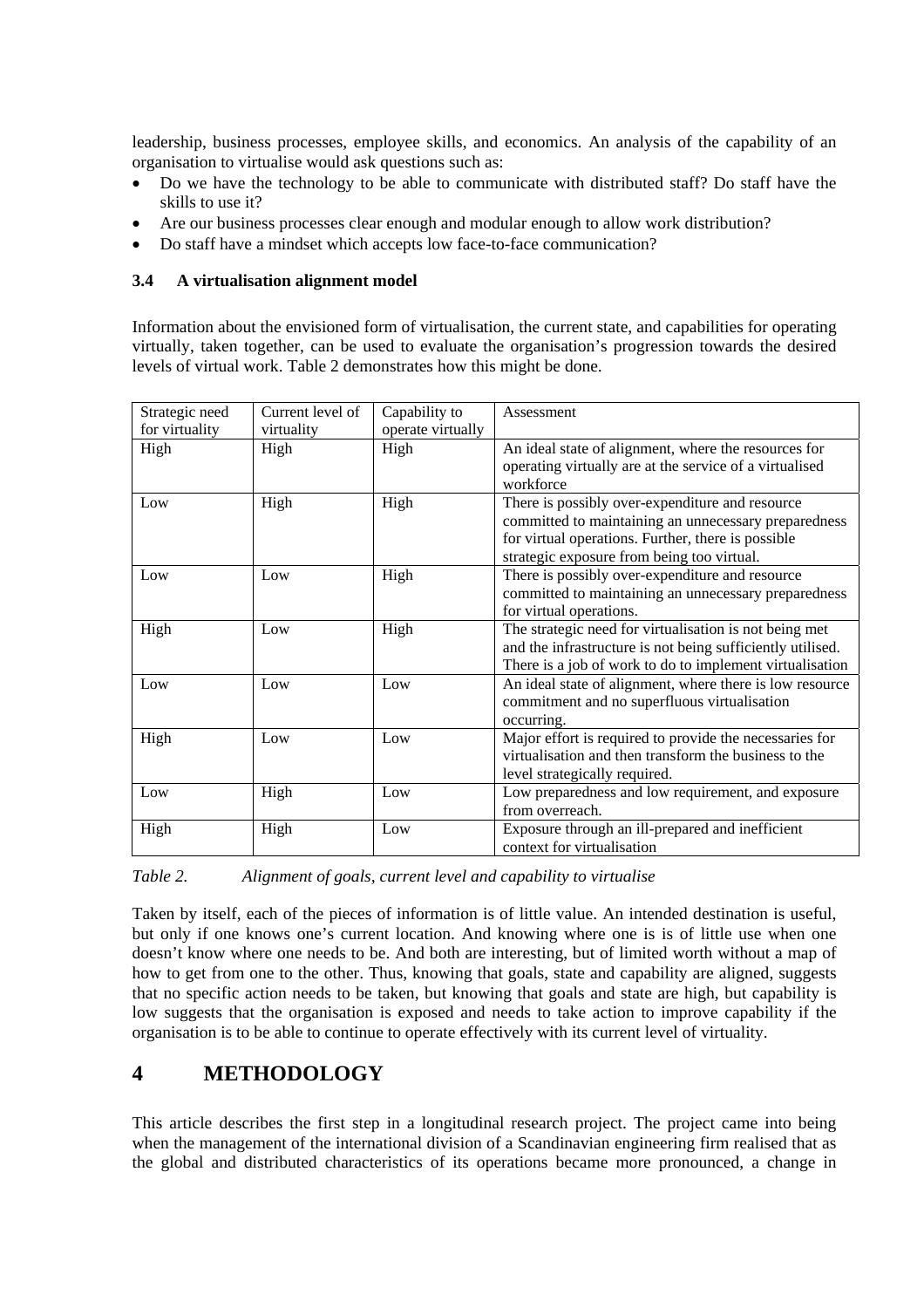operational paradigm was required. No longer could the headquarters be assumed to be "home", as remote work was becoming everyday for many staff. Staff and management were increasingly absent from the office, but operational and cultural habits reflected an office culture. Managers delegated much of their authority when not in the office, and yet were travelling for over 100 days per year. Meetings continued to take place (with pastries supplied) in progressively empty halls. The Director of the Division declared that a mindset was required in which it didn't matter where staff were located or where they lived: "home office" would be in cyberspace. The division was in many ways already virtual, but it needed to address virtualisation as a conscious strategy or project. The research project was initiated to accompany the division's virtualisation process from conception to fruition, be a record of events and provide insight into the firm's journey.

The analytical framework for envisioning virtualisation was applied in the first intervention of the research project, a workshop with the organisation's management team. The workshop consisted of three parts: an envisioning exercise, an exercise in defining goals and resources required, and an exercise in imagining work in a highly virtualised organisation. An additional interview was held with the Director, and served to clarify data gathered during the workshop.

Workshop participants are human beings navigating through an imperfect social space and there are many methods for breaking the ice, eliciting information and sorting the outcomes. Our first exercise was designed not just to envision the virtual organisation but also to defuse uncertainties by enticing participants to adopt and represent a particular employee role (not their own) throughout. Participants were asked to present a definition of virtualisation as seen from the role they were playing and state what it means to them by responding to such questions as "What work is done virtually to make my job different to now?". The second exercise used brainstorming to identify the outcomes sought from virtualisation. These were prioritised by vote. The required capabilities for the three most important drivers were then uncovered through group work which utilised causal cognitive mapping for each objective. Issues and barriers to the supply of these resources were also identified. Finally, participants were asked to consider a scenario (described within a fictional and futuristic vignette) in which the circumstances and consequences of virtualisation were described. For example, imagine a critical issue needs to be resolved in a fully virtualised context or that a manager never sees his staff – all interaction happens on-line. Participants were asked how they felt about the scenario and how they would cope with it in order to reveal comfort levels, fears and disquiet.

The data from all three exercises and the subsequent interviews were pooled to identify indicators of virtuality (necessary for defining strategic need for virtuality and measuring current level of virtuality) and indicators of capability for virtuality (necessary for measuring capability). The data were organised using MindManager <www.mindjet.com> a tool for visual mapping of ideas and text. Indicators of virtuality were drawn from the visions of virtuality presented by the Director and by participants in the workshop. Their own words were used to identify dimensions of virtuality, and the researchers then prepared indicators derived from these dimensions. In the case of capability, the analytical structure was pre-defined, based on the capabilities identified from the literature summarised in section 2, but new categories were added as they emerged from the analysis.

# **5 OUTCOMES**

### **5.1 The workshop**

Let us begin by briefly examining the usefulness of the workshop as an enabler for envisioning virtualisation, understanding the current status and identifying the required supporting capabilities. The first exercise was very successful in breaking down reservations and reducing tension. Jokes were made when staff hammed up their positions and yet many insights were generated through questions asked of these roles by other roles. For example, the "Project Manager" said: *it doesn't matter what happens with virtualisation: the role stays the same. Quality has to be ensured, the job needs to be*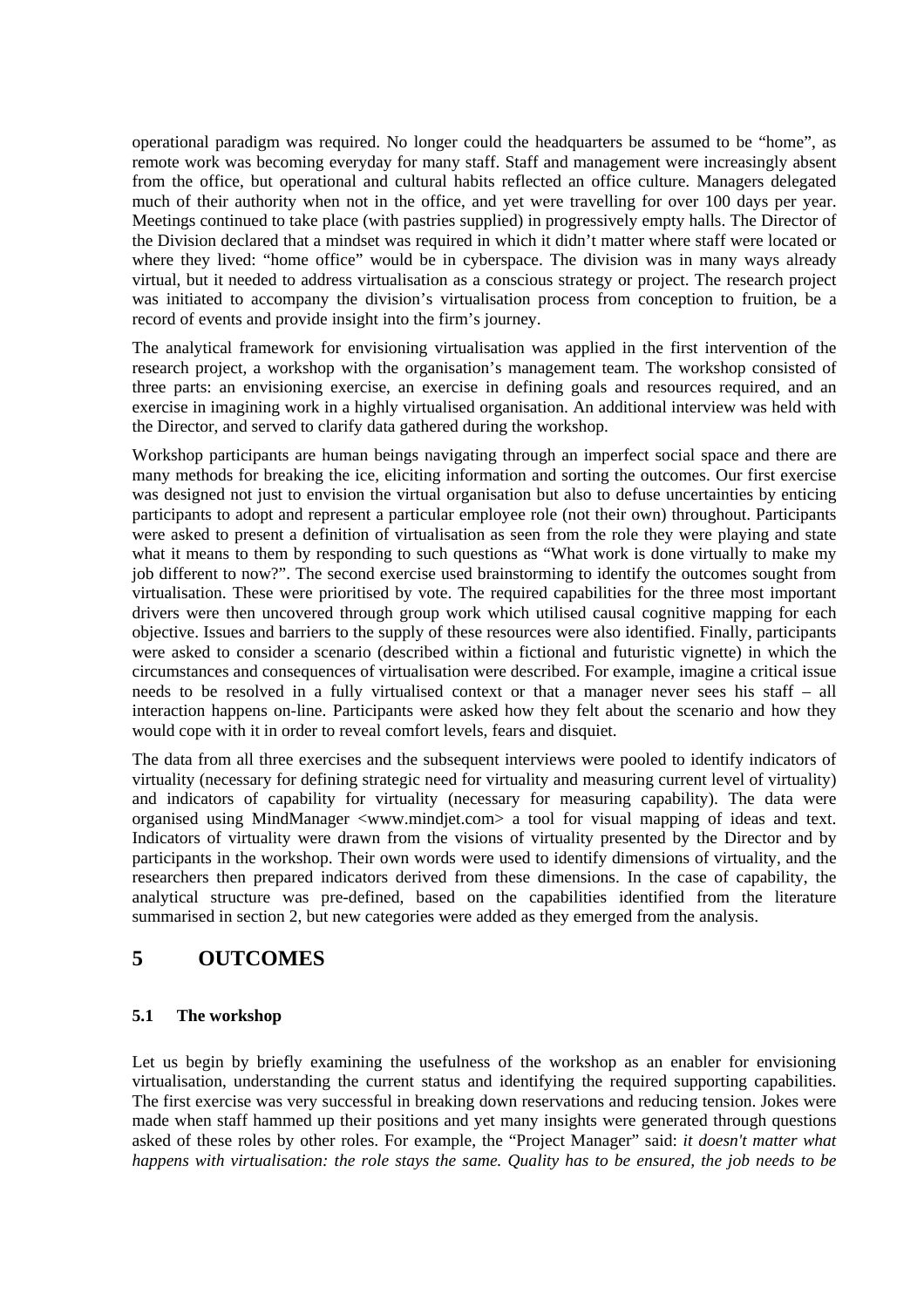*done and we need good references from the clients.* The "CEO" then asked the "Project Manager": *I am worried about the threat to quality. I must provide the tools and the training - do we need new policies for the local mix of people on projects?* The subsequent exercises achieved their goals of identifying drivers for virtualisation and capabilities required. The third exercise revealed misgivings which transcended operational risk, and thus elicited information about emotional and psychological issues that are important to the virtualisation process.

The participants' assessment of the workshop was positive. Management was pleased with the outcomes, the participants were satisfied that a consultative and collegial context and mechanism had been provided for an exchange of views and a crystallisation of the notion of virtualisation. Some of the resources and capabilities required by the organisation to achieve the desired state of virtualisation had been uncovered, as well as the anticipated benefits and risks to the organisation, providing material for the organisation's own future planning as well as for the research.

### **5.2 The virtualisation alignment model**

### *5.2.1 The envisioned form of virtualisation and the strategic need to virtualise*

During the workshop, information about the strategic need to virtualise emerged in two forms: the envisioned form of virtualisation and the drivers of virtualisation. The participants were introduced to the envisioned form of virtualisation by the divisional director. He expressed it in terms of the "global network organisation", which had the following characteristics:

*There would be an increase in the dispersal and distribution of all permanent, contract and retainer staff. In this environment, a coherent and consistent view of the organisation would be maintained, manifested in shared methods, values and work practices. This way of working would be facilitated by information and communications tools, such as the Internet, VOIP and Intranets. New forms of workflow and management would evolve to meet new needs, and the organisation would continue to be an attractive place to work and participate. Virtualisation needed to be cost effective however, and might even be a new form of service offering to clients.* 

This emergent definition of virtualisation in the organisation, whilst containing the usual criteria of virtuality such as dispersal, remote work and the use of ICT, was characterised by a significant new indicator, that of mindset: that the staff had to discard the notion that travel, odd working hours and office absence were somehow anomalies. Indicators of virtuality therefore go beyond those descriptive and structural indicators provided in the literature (Haywood 2003; Warner and Hertzel 2004) to include psychological and cultural indicators.

With this definition in mind, the following drivers of virtualisation were identified by participants:

- To be more flexible and responsive to the market in terms of competence, countries and clients
- To broaden a sense of belonging to the organisation and increase the stock of shared values and goals
- To attract and retain the best people wherever they are

These can be taken as the business objectives of virtualisation: if these are not achieved, then virtualisation will not have achieved its purpose.

Together, the vision and objectives provide indicators of virtualisation in the organisation. The final set of indicators that emerged from the workshop incorporates participants' observations from each of the three exercises and appears in table 3.

### *5.2.2 Current level of virtuality*

A single workshop such as this cannot supply objective data for measuring the current state of virtuality, especially as the vision is still in nascent form. Measurement requires a more positivistic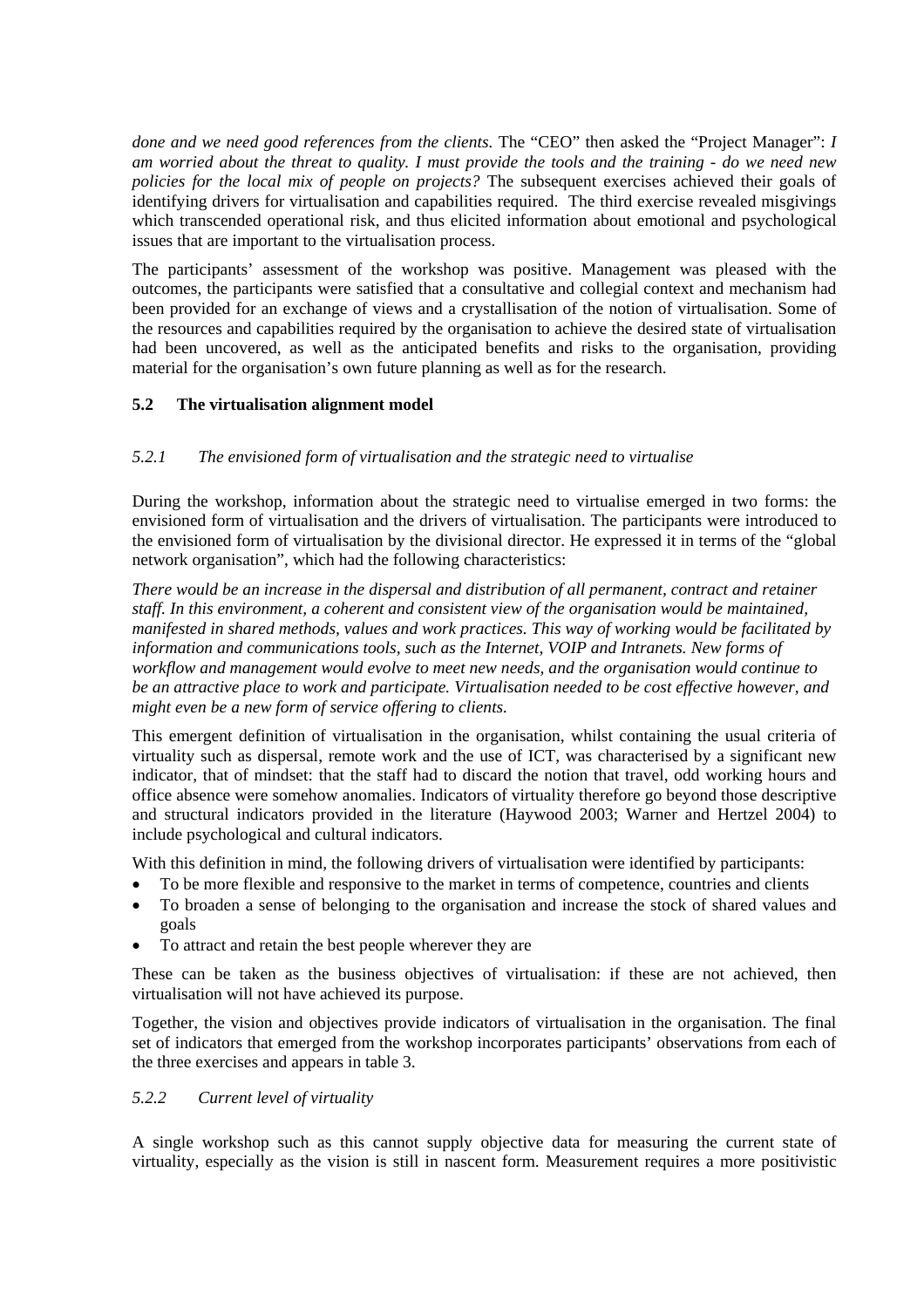certitude, where surveys and observations of the state of the organisation are appropriate. However, a frame of reference (table 3) was established within which such instruments can be developed and an initial impression of the state of virtualisation along key dimensions was obtained from participants' responses to the workshop exercises.

| <b>Descriptive</b>                                                                                                             | <b>Psychological and cultural</b>                                    |  |  |  |
|--------------------------------------------------------------------------------------------------------------------------------|----------------------------------------------------------------------|--|--|--|
| Dispersal of staff <sup>®</sup>                                                                                                | Coherent and consistent view of the organisation,                    |  |  |  |
| Days out of the office/total days                                                                                              | sense of belonging, shared values and goals                          |  |  |  |
| Proportion of staff outside Head Office (HO)<br>٠                                                                              | We act in accordance with the company's                              |  |  |  |
| % of time spent travelling<br>п                                                                                                | expressed corporate values <sup>b</sup>                              |  |  |  |
| Proportion of staff whose communication patterns<br>٠                                                                          | There is a good cooperative spirit in our Division <sup>b</sup><br>٠ |  |  |  |
| demonstrate they are 'connected' to a community                                                                                | I feel a part of (the company) culture<br>П                          |  |  |  |
| of colleagues in the organisation                                                                                              | I like to do things the (company) way<br>٠                           |  |  |  |
| <b>ICT</b>                                                                                                                     | I work to meet (the company's) quality demands<br>٠                  |  |  |  |
| Installed ICT to support virtual work<br>٠                                                                                     | I know what is going on in (the company)<br>٠                        |  |  |  |
| Number of staff using each specific functionality<br>Е                                                                         | I get quick replies to my questions<br>٠                             |  |  |  |
| of installed IT (e.g. forums, VoIP, repository)                                                                                | Sense of belonging and corporate identity<br>٠                       |  |  |  |
| Workflow and management                                                                                                        | Attractive place to work and participate                             |  |  |  |
| Procedures explicitly incorporate staff outside HO<br>٠                                                                        | I feel a strong loyalty to (the company)                             |  |  |  |
| Management practices explicitly include staff<br>٠                                                                             | I have the contacts I need to be appointed to my                     |  |  |  |
| both inside and outside HO                                                                                                     | next project for (the company)                                       |  |  |  |
| Cost effective                                                                                                                 | The administrative framework is in place to<br>П                     |  |  |  |
| Square metrage of office space per employee                                                                                    | ensure fair handling of my appointment                               |  |  |  |
| Offer new services to clients                                                                                                  | I have the skills I need to represent (the company)<br>٠             |  |  |  |
| Number of clients to whom virtual organisation<br>$\blacksquare$                                                               | effectively to clients                                               |  |  |  |
| solutions are provided                                                                                                         | I am pleased with the contribution I am making to<br>П               |  |  |  |
| <i><b>Objectives</b></i>                                                                                                       | (the company)                                                        |  |  |  |
| Perceived ability to be more flexible and                                                                                      | This (the company) is a good place for me to<br>٠                    |  |  |  |
| responsive to the market in terms of competence,                                                                               | work <sup>b</sup>                                                    |  |  |  |
| countries and clients                                                                                                          | ICT and information                                                  |  |  |  |
| Perceived ability to attract and retain the best<br>٠                                                                          | Technology accessibility<br>٠                                        |  |  |  |
| people wherever they are                                                                                                       | Technology acceptance<br>٠                                           |  |  |  |
|                                                                                                                                | Access to information needed to the job<br>٠                         |  |  |  |
|                                                                                                                                | Knowledge management<br>٠                                            |  |  |  |
|                                                                                                                                | Virtual mindset                                                      |  |  |  |
|                                                                                                                                | Doing things virtually is 'business as usual                         |  |  |  |
|                                                                                                                                |                                                                      |  |  |  |
| <sup>a</sup> Includes contractors, retainers, and others not on permanent staff. <sup>b</sup> Items adapted from the company's |                                                                      |  |  |  |
| existing climate survey                                                                                                        |                                                                      |  |  |  |

*Table 3. Indicators of envisioned level and current state of virtuality* 

The impression conveyed by the participants was that the organisation already operates in a relatively high virtual mode, indeed this was stated explicitly at times. Managers travel for about 100 days per year, most projects are overseas, employees have been hired without being seen, administrative employees answer their e-mails at weekends and 'frontline' staff are working increasingly at the coalface as part of customer teams. However, the use of ICT to support collaboration and communication is low, due in part to remoteness, but also to restrictions imposed by the corporate IT strategy. Further, the mindset of staff has not internalised virtualisation as the status quo. We suggest that this is because the phenomenon has not been framed as an operational concept or *modus operandi* but remains something separate or "added on to" current operations.

The variation in levels of virtuality across different characteristics of the virtual organisation suggested that a 'dashboard' approach to measuring virtualisation is required. The respective characteristics of virtuality are necessary, but individually insufficient, indicators of the state of virtuality. An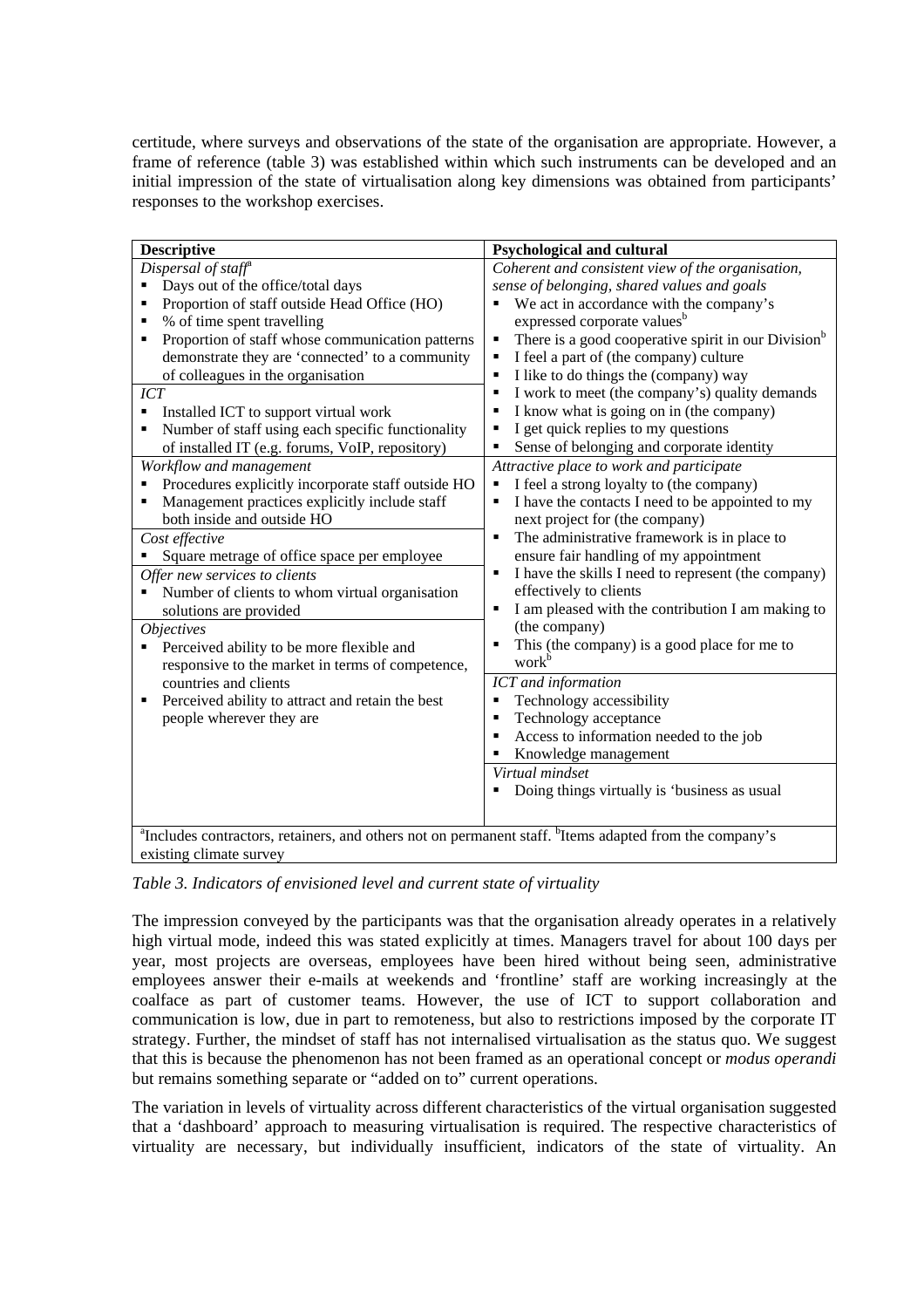understanding of the state of virtuality will recognise the various levels of each of the indicators and may not necessarily be the simple overall "High" or "Low" suggested by table 2.

#### *5.2.3 Capability to operate virtually*

We identified two interpretations of capability for virtualisation: capability to be virtual, i.e. to operate at a given level of virtuality, and capability to virtualise, i.e. to participate in and manage the process of achieving the desired level of virtuality. While the literature does not make this distinction, the difference was clear to the managers who pointed out to us that virtualisation was akin to a project 'in itself'.

The discussion also suggested that management competency should be regarded as a separate dimension from leadership, employee competency, business process and technology. Further, other factors such as personal preference and pre-disposition for working virtually and psychological preparedness for virtual work should be taken into account in addition to competency, for both managers and employees.

In analysing the outputs of the workshop, it became clear that several dimensions of capability to operate virtually were also indicative of the current level of virtuality. So for example, availability of ICT is a required capability, but the use of this capability is also an indicator of how virtual operations are. The extent to which business processes are designed for operating virtually is both a measure of virtuality and a capability for operating virtually. Virtual mindset plays a similar role; staff need to think of the organisation in virtual terms for it to be a virtual organisation, while thinking of the organisation in virtual terms enables the organisation to be and to become virtual.

The final set of categories identified is: leadership and vision, management ability (incorporating preference and pre-disposition as well as skills), employee ability, virtual mindset, technology, business processes and economics.

#### *5.2.4 Alignment of goals, state and capability for virtualisation*

On the basis of this initial analysis, we concluded that the organisation has a high strategic need for virtuality with a current level of virtuality characterised by high dispersal of staff, simple but underused ICT, low levels of virtuality on other descriptive measures, and presently unknown levels of virtuality on the psychological and cultural measures. Capability to operate virtually is low on several key indices, particularly information technology, business processes and virtual mindset, while some other capabilities are not yet being tracked and are currently unknown. According to the model presented in table 2, the organisation is exposed because it has high virtuality in terms of dispersal of staff, but is not yet sufficiently prepared to cope with the degree of virtualisation that its business demands. This exposure is, however, not as great as it might otherwise be, because the management team is working consciously towards defining its virtuality goals and drivers and identifying and improving the required capabilities.

The linkages between state of virtuality and capability are worth examining. Although geographical dispersal is high in this organisation, the virtuality indicators of 'virtual mindset' and ICT use, for example, are low. These need to be raised to increase the overall level of virtuality. From these desired states, we can derive the capabilities required for high virtual mindset (which include certain leadership and management skills and certain types of self-motivated, autonomous employee) and ICT use (which include secure remote access, collaborative technologies, knowledge bases, electronic procedures, translation of all such information into English, and groupware). In a recent IT planning seminar, the director managed to push collaborative tools and support for the mobile worker to become the number one priority, demonstrating the link between capability and achievement of virtual organisation.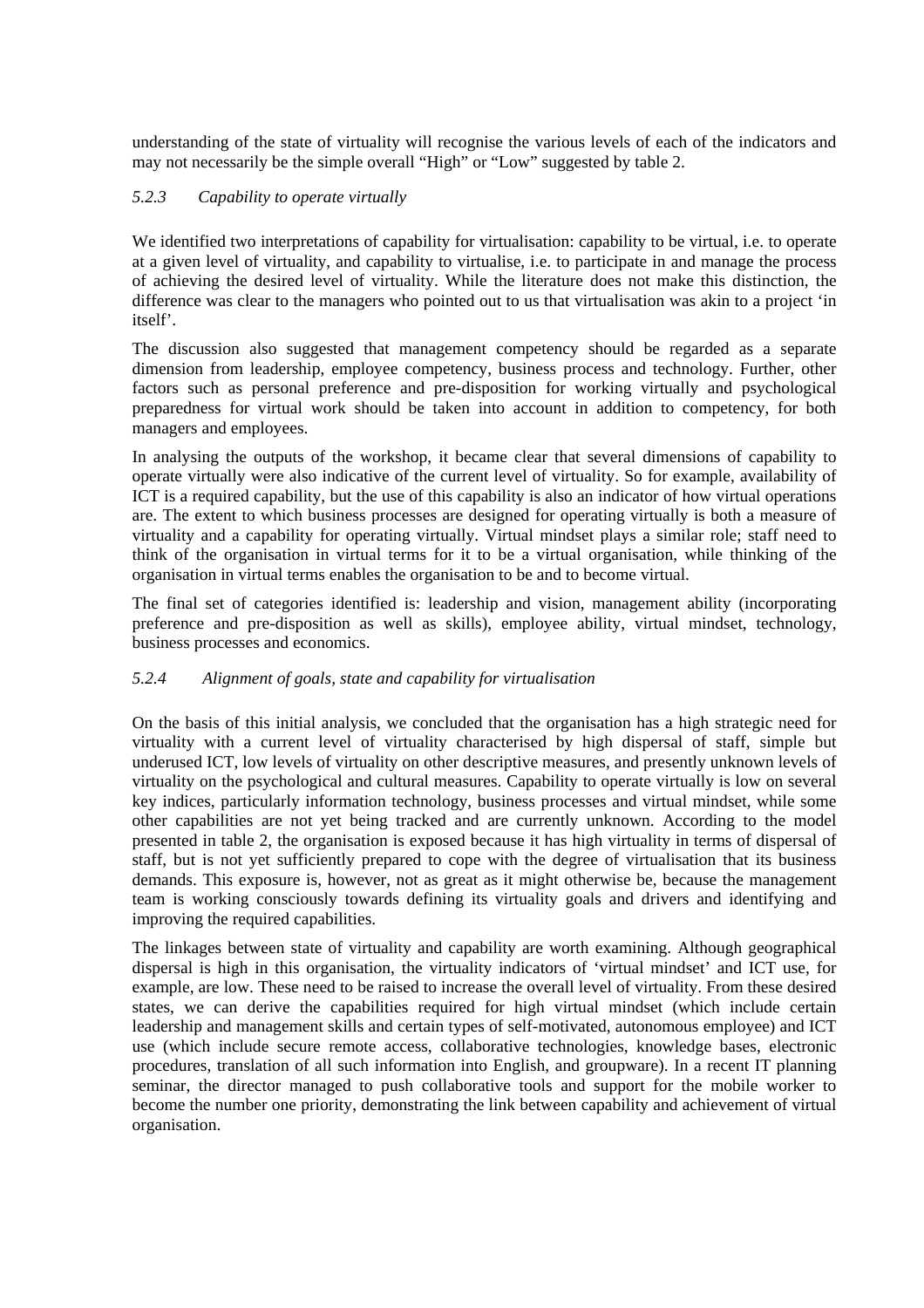# **6 DISCUSSION**

This case confirms the value of a collaborative workshop for senior managers as a method for envisioning the virtual organisation. Such a workshop can be designed to reveal information that is critical to three dimensions of strategic planning: the goal, the current state and the capabilities required to bridge the gap. This information is useful for envisioning and future planning and the workshop itself can integrate and motivate staff. The workshop revealed new information about the virtualisation which extends what is currently known from the literature describes, for example:

- That virtualisation is a means to increase identity, strengthen work practices and common values; it can be seen as a tool of culture, not just as a risk to culture as suggested by the literature
- That virtual mindset is a critical measure of state of virtuality
- That mindset, ICT, and business processes are measures both of virtuality and of the capability to virtualise.

The workshop also revealed that there are several indicators of virtuality, each of which requires different capabilities. There would appear to be two processes necessary to deal with this mix of states and capabilities.

- Action is required to increase *virtuality* in certain dimensions. To do this, new *capabilities* are required.
- It is necessary to develop *capabilities* in certain dimensions in order to sustain effective operations and organisational identity

The framework presented in this paper can be used to order the data gathered about the desired form of virtualisation, the current state, and capability to virtualise. Table 4 demonstrates how this will be done in the research project that began with the workshop. As the project progresses, the table will become enriched with items from the literature and from the research project, which give more precise guidance for future planning.

| <b>Strategic need for virtuality</b>                                                     | <b>Current level of virtuality</b>                                                    | Capability to operate virtually                                                                                                                           |
|------------------------------------------------------------------------------------------|---------------------------------------------------------------------------------------|-----------------------------------------------------------------------------------------------------------------------------------------------------------|
| Data gathering and analysis                                                              |                                                                                       |                                                                                                                                                           |
| Indicators are those listed in table 3                                                   | Indicators are those listed in table 3                                                | Leadership and vision<br>$\bullet$<br>Management ability<br>٠<br>Staff ability<br>Virtual mindset<br>Technology<br><b>Business processes</b><br>Economics |
| <i><b>Assessment</b></i>                                                                 |                                                                                       |                                                                                                                                                           |
| "Our need to virtualise is"<br>high/medium/low and virtuality for<br>us means $\ldots$ " | "Our current level of virtuality is<br>assessed on a differentiated<br>dashboard as " | "We need to perform the following"<br>actions to improve capabilities and<br>then raise our scores on the<br>'virtuality dashboard'"                      |
| <b>Action</b>                                                                            |                                                                                       |                                                                                                                                                           |
| Confirm the virtualisation vision -                                                      | Take low dashboard scores and<br>identify matching capabilities                       | Assess capabilities and initiate sub-<br>projects to raise as required                                                                                    |

*Table 4. Virtualisation planning template* 

The next phase of this research will examine the capabilities and their relationship to the indicators of virtuality in more detail. Specifically, we will measure and map the organisation in terms of both level and capability for virtuality. In addition, we will – throughout the research project – monitor the vision for virtualisation. While the workshop provided a top down view of these dimensions, the research project will measure these dimensions from the points of view of all levels of staff, both Head Officebased and those based outside of Head Office. As the organisation and its environment change, we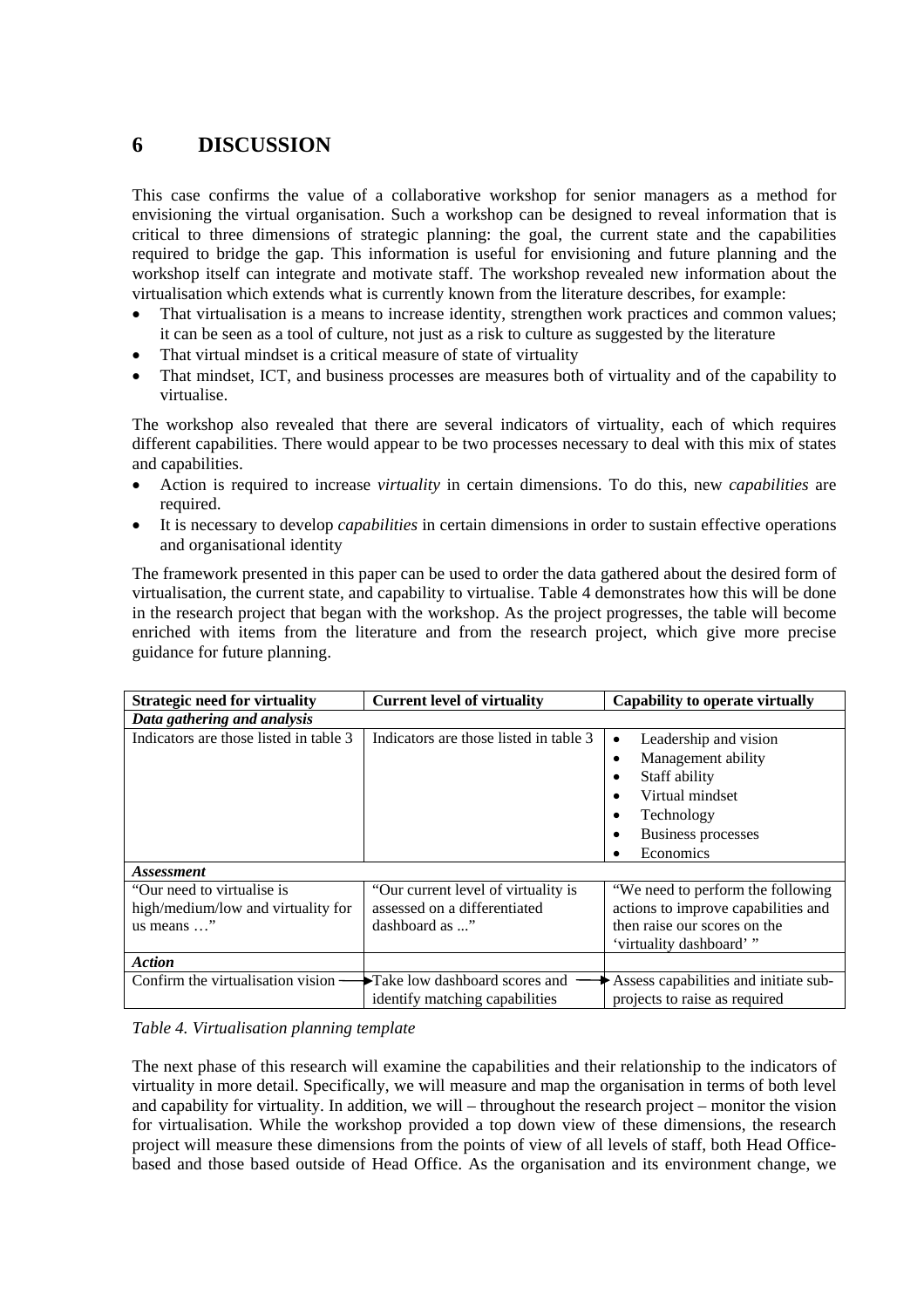expect the vision for virtualisation, and thus the indicators of virtualisation to change. These changes will be incorporated in the research as it progresses.

# **7 CONCLUSIONS**

This paper has shown that it is possible to envision virtualisation in an organisation through standard techniques such as a management workshop. We have presented a framework for recording the vision and mapping progress toward it, as well as identifying and recording the capabilities needed to move from the current state of virtualisation to a desired future state. Using the framework to envision virtualisation in one organisation, we have identified drivers of virtualisation that are not commonly recorded in the literature. In addition to the commonly described drivers of addressing changes in markets and industry structure, we can add the driver of maintenance of organisational culture. This is a significant addition because the literature generally assumes that culture is at risk from virtualisation, and does not consider that culture may be the explicitly stated object of a virtualisation strategy. We have also been able to expand the list of capabilities required for effective virtualisation to include management characteristics and skills and a 'virtual mindset'. This research has also enabled us to distinguish between the capabilities required for the virtualisation process and for the 'state' of being a virtual organisation, but it has also shown that some aspects of the state of virtuality also act as capabilities for operating virtually. These include ICT, business processes and virtual mindset.

The framework presented here has proved useful for organising the baseline data required for studying – and managing – the process of virtualisation. The framework is both descriptive and analytical. It enables description of the organisation at a point in time. It can be used to assess the extent of alignment between the envisioned form of virtualisation, the current state of virtualisation, and the capabilities of moving from current to envisioned state. Of course, the process of virtualisation is dynamic; as the organisational state of virtualisation changes, as its markets change, and as it changes in response to other internal and external changes, the vision of virtualisation will change. The framework therefore provides a tool for capturing vision, state and capabilities at a given point in time. Used to record these dimensions at a series of intervals, we propose that this framework can be used to map changes in an organisation as its understanding of virtualisation, its need for virtualisation, its desired form of virtualisation, and its actual form of virtualisation evolve over time.

Our research will continue to map the case organisation at six monthly intervals against this framework. We would welcome use of the framework by other researchers in other organisations with other virtualisation drivers, strategies, goals and capabilities. A greater pool of data will provide researchers and managers with a much better understanding of the virtual organisation and the process of virtualisation.

### References

- Alavi, M. and A. Tiwana (2002). Knowledge integration in virtual teams: The potential role of KMS. Journal of the American Society for Information Science and Technology, 53 (12), 1029-1037.
- Bal, J. and P.K. Teo (2000). Implementing virtual teamworking, part 1: A best practice review. Logistics Information Management, 13 (6), 346-352.
- Brown, J. S. and P. Duguid (2000). The Social Life of Information. Harvard Business School Press, Boston.
- Castells, M. (2001), The Internet Galaxy. Oxford University Press, Oxford.
- Crandall, N.F. and M.J. Wallace (1998). Work and Rewards in the Virtual Workplace. AMACOM, New York.

Drucker, P. (1999). Management Challenges for the 21st Century. Butterworth-Heinemann, Oxford.

Fritz, M.B.W., S. Narasimhan, S. and H.-S. Rhee (1998). Communication and coordination in the Virtual Office. Journal of Management Information Systems, 14 (4), 7-28.